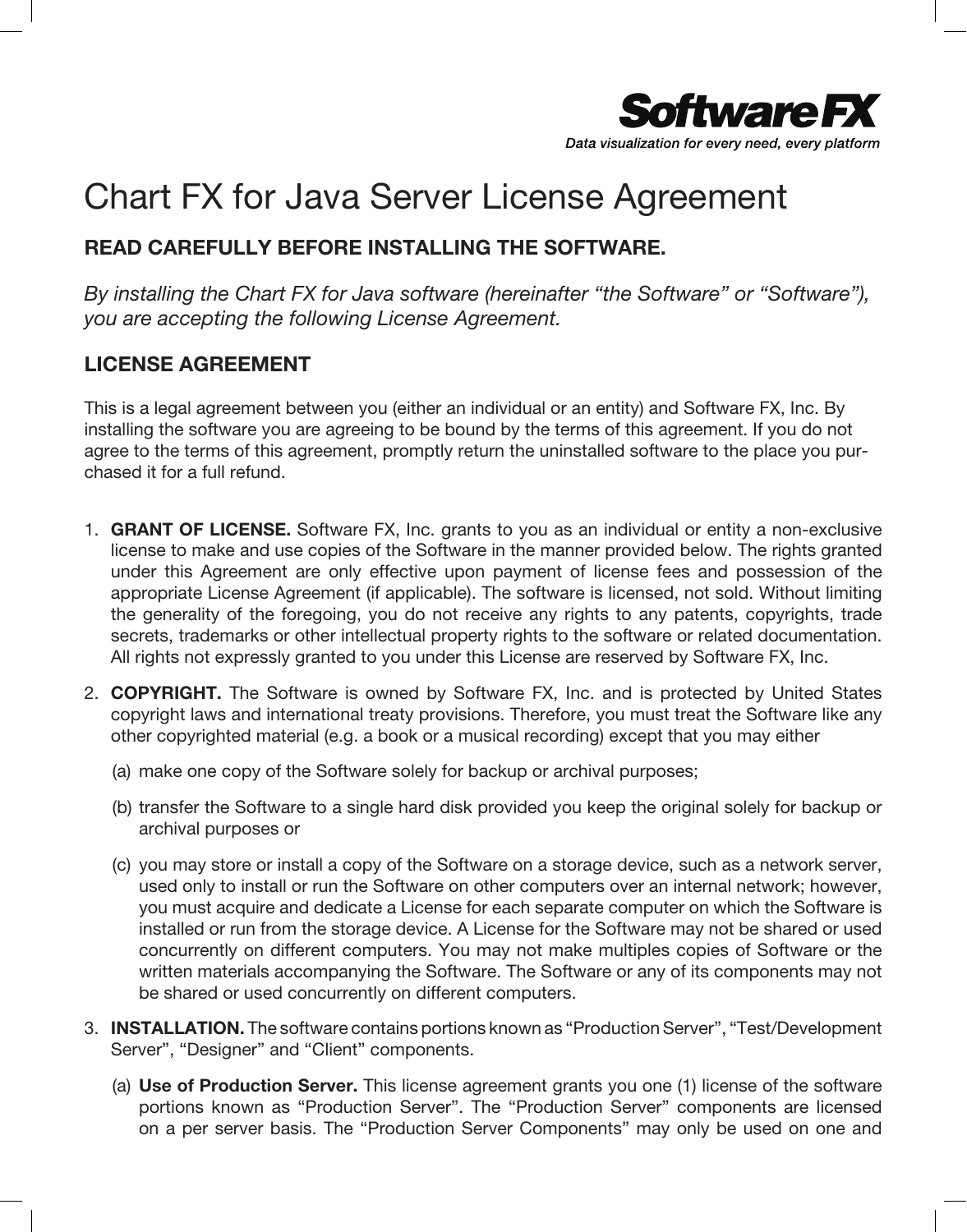the same server. Additional license fees are also due if the "Production Server" are used for hosting or service bureau purposes (e.g. an Internet Service Provider (ISP) may not use the "Production Server" when hosting pages for its customers using different domain names). An Additional Production Server license is required for each additional computer on which you will be installing and running any of the "Production Server" components.

- (b) Use of Test/Development Server Components. This license agreement grants you one (1) license of the software portions known as "Test/Development Server†components. The "Test/Development Server Components" may only be used on one and the same server. You may use the "Test/Development Server" software for the sole purpose of designing, developing and testing your product(s). An Additional Test/Development Server license is required for each additional computer on which you will be installing and running any of the "Test/Development Server" components.
- (c) Use of Designer Components. You may use the Designer components on any computer or workstation in your organization and for development purposes only. You may not redistribute the Designer components in more than one site or location that are physically separated, even if such locations are members of the same institutional system or regional consortium. In some cases and solely at Software FX's discretion, use of the Designer components may be granted to developers that are physically separated, but are administratively part of the same institution. Such cases will be determined individually. Granting such access in any one instance in no way obligates Software FX to grant access in any other instance.
- (d) Use of Client Components. You may use or redistribute the Client components on any computer or workstation on a royalty free basis provided that (a) you distribute only the portions of the Software designated as Client components, (b) you use and distribute the Client components only when used in connection with properly licensed "Production Server†or "Test/ Development Server" components, (c) You do not expose, document or make public the Client Component API (Application Programming Interface), (d) your end users are not allowed to use the Software for development purposes or further redistribution and deployment, (e) you do not wrap or distribute the Software in a component that can be used for development purposes on any application, tool, environment or container; (f) you do not reverse engineer copy, duplicate or distribute the license schema that is needed to use the Software in a design, development or runtime environment, (g) your software product may not, in the reasonable opinion of Software FX, compete with a Software FX, Inc. product, (h) You do not disassemble, decompile or reverse engineer the Software or any portions of it; (i) You do not use the Software FX, Inc. or Chart FX name, logo or trademark to market your software product; (j) You agree to indemnify, hold harmless, and defend Software FX, Inc. and its suppliers from and against any and all claims or lawsuits including attorney's fees that arise or result from the use or distribution of your software product You are also encouraged to contact Software FX, Inc. before deployment for more information on your specific redistribution rights. If any of the conditions set forth in paragraphs above are breached, such breach shall constitute an unlawful use of the Software, and you shall be prosecuted to the full extent of the law. Furthermore, you shall be liable to Software FX, Inc. for all damages caused by such breach and unlawful use of the software, including attorney's fees and costs incurred in any action, lawsuit or claim brought or filed to redress the breach of this agreement.
- 4. **EVALUATION VERSION.** If this License is for an evaluation version, you are authorized to use the Software only for evaluation purposes for a single evaluation period not to exceed 30 days, starting on the day on which you accept this License. Should you require an evaluation period exceeding thirty (30) days, you may contact Software FX, Inc. for an extended evaluation license.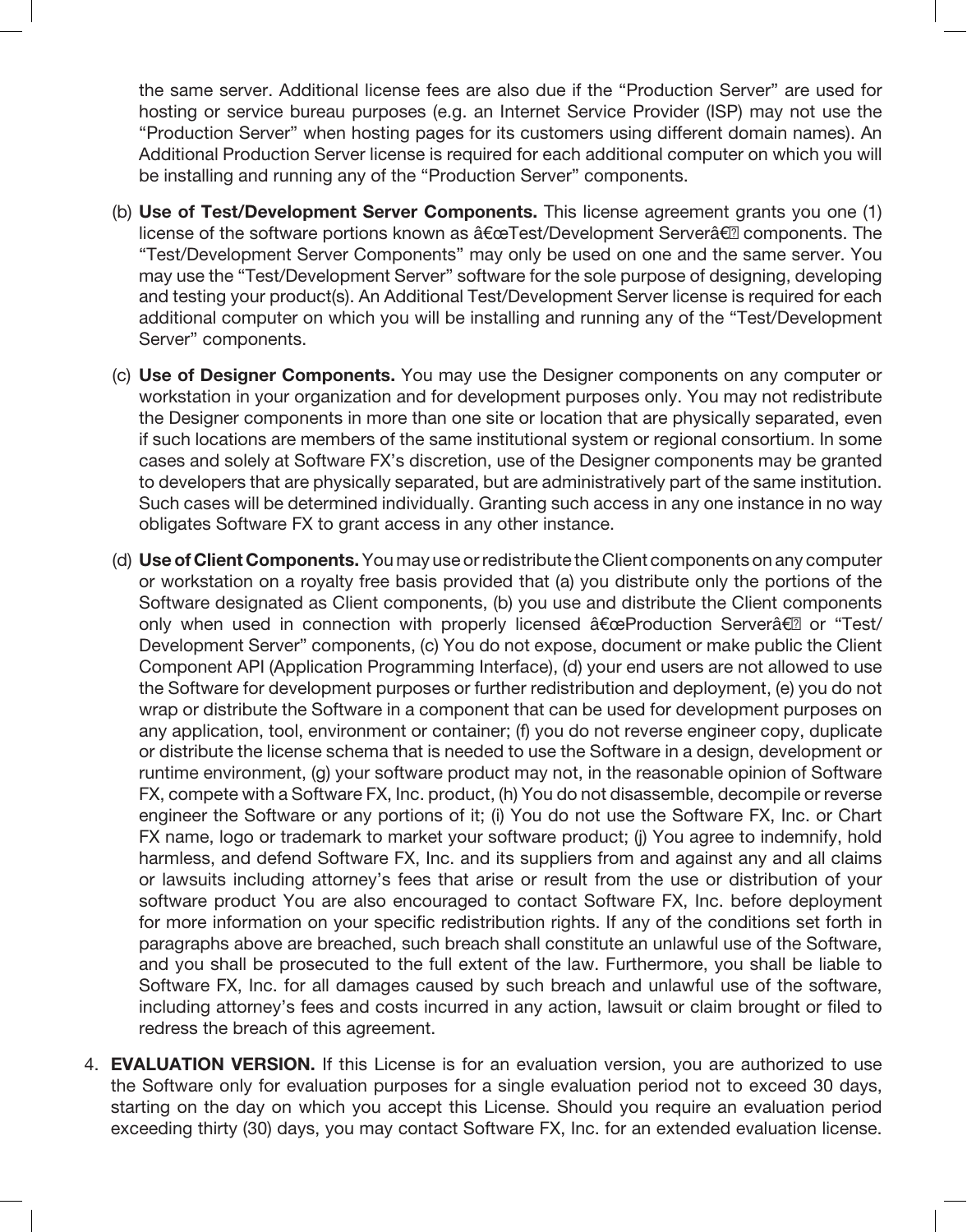Objects produced by Software configured with an evaluation version must contain symbols and text provided by Software FX, Inc. indicating that the object was produced with an evaluation version of the Software. You are not authorized to obtain more than one license for an evaluation version of any Software FX, Inc. Software by subsequent downloads or installations.

- 5. UPGRADES. If the Software PRODUCT is labeled as an upgrade, you must be properly licensed to use a product identified by Software FX as being eligible for the upgrade in order to use the Software PRODUCT. A Software PRODUCT labeled as an upgrade replaces and/or supplements the product that formed the basis for your eligibility for the upgrade. You may use the resulting upgrading product only in accordance with the terms of this License Agreement. If the Software PRODUCT is an upgrade of a component of a package of software programs that you licensed as a single product, the Software PRODUCT may be used and transferred only as part of that single package and may not be separated for use in more than one computer.
- 6. LIMITED WARRANTY. Software FX, Inc. warrants that (a) the Software will perform substantially in accordance with the accompanying written materials for a period of ninety (90) days. and (b) any hardware accompanying the Software will be free from defects in materials and workmanship under normal use and service for a period of one (1) year from the date of receipt. Any implied warranties on the Software and hardware are limited to ninety (90) days and one (1) year respectively. Some states/jurisdictions do not allow limitations on duration of an implied warranty, so the above limitation may not apply to you. This limited warranty gives you specific legal rights. You may have others which vary from state/jurisdiction to state/jurisdiction.
- 7. **HIGH-RISK ACTIVITIES.** The Software is not designed or licensed for use in hazardous environments requiring failsafe controls, including without limitation operation of nuclear facilities, aircraft navigation or communications systems, air traffic control, and life support or weapons systems, in which the failure of the Software could lead to death, personal injury, or severe physical or environmental damage. SoftwareFX, Inc. specifically disclaims any express or implied warranty of fitness for such high-risk activities.
- 8. NO OTHER WARRANTIES. There are no other warranties to the maximum extent permitted by applicable law. Software FX, Inc. and its suppliers disclaim all other warranties, either express or implied, including but not limited to implied warranties of merchantability and fitness for a particular purpose, with regard to the Software and the accompanying materials.
- 9. NO LIABILITIES FOR CONSEQUENTIAL OR INCIDENTAL DAMAGES. To the maximum extent permitted by law, in no event shall Software FX, Inc. or its suppliers be liable for any damages whatsoever (including without limitations, damages for loss of business profits, business interruption, loss of business information, or any other pecuniary loss) arising out of the use of or inability to use this Software FX, Inc. product, even if Software FX, Inc. has been advised of the possibility of such damages. Because some states/jurisdictions do not allow the exclusion or limitation of liability for consequential or incidental damages, the above limitation may not apply to you.
- 10.CUSTOMER REMEDIES. Software FX, Inc.'s and its suppliers' entire liability and your exclusive remedy in the event of a defect in materials and workmanship of the Software under normal use during the Limited Warranty period shall be, at Software FX, Inc.'s option, either (a) return of the price paid by you in exchange for all Software contents including written materials; or (b) repair or replacement of the Software or hardware that does not meet Software FX, Inc.'s Limited Warranty and which is returned to Software FX, Inc. with a copy of your receipt. This Limited Warranty is void if failure of the Software or hardware has resulted from accident, abuse, or misapplication. Any replacement Software or hardware will be warranted for the remainder of the original warranty period or thirty (30) days whichever is longer. Neither these remedies nor any product support services are